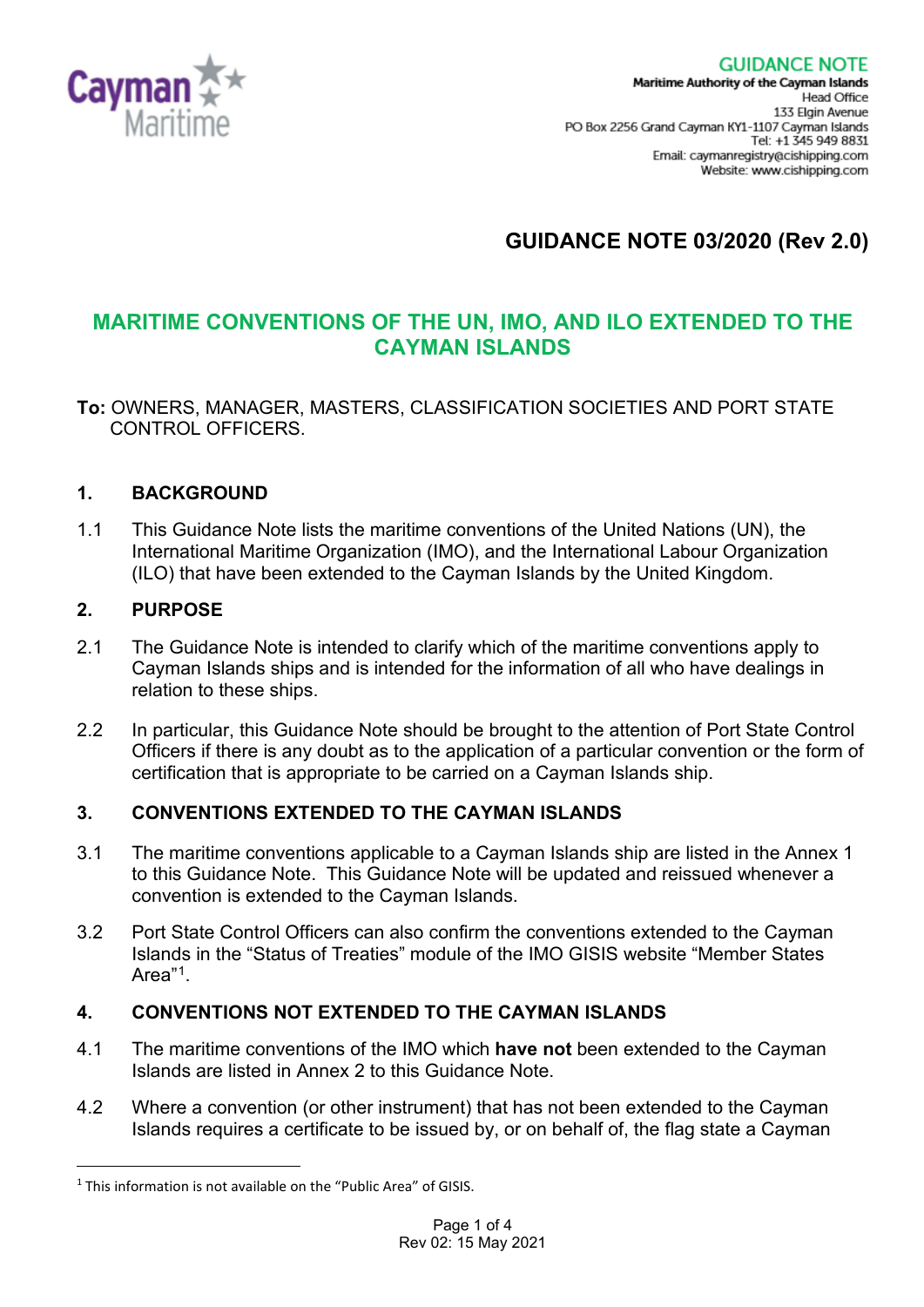Islands ship can demonstrate compliance with the requirements of that convention by the issue of a "Statement of Compliance".

- 4.3 "Statements of Compliance" can be issued by the ship's classification society following a successful survey against the requirements of the applicable convention and are required when visiting a country or territory where the convention is in force. In cases where the ship is not "classed", the "Statement of Compliance" required can be issued by the Cayman Islands Shipping Registry.
- 4.4 Annex 2 also lists conventions relating to the liability and compensation. Cayman Islands ships identified in Annex 2 will require a "Certificate of Insurance" issued by a Contracting Government to that convention when visiting a country or territory where the convention is in force.

#### 5. **FURTHER INFORMATION**

5.1 For details on the extension to the Cayman Islands of individual conventions, please contact [shipping.master@cishipping.com.](mailto:shipping.master@cishipping.com)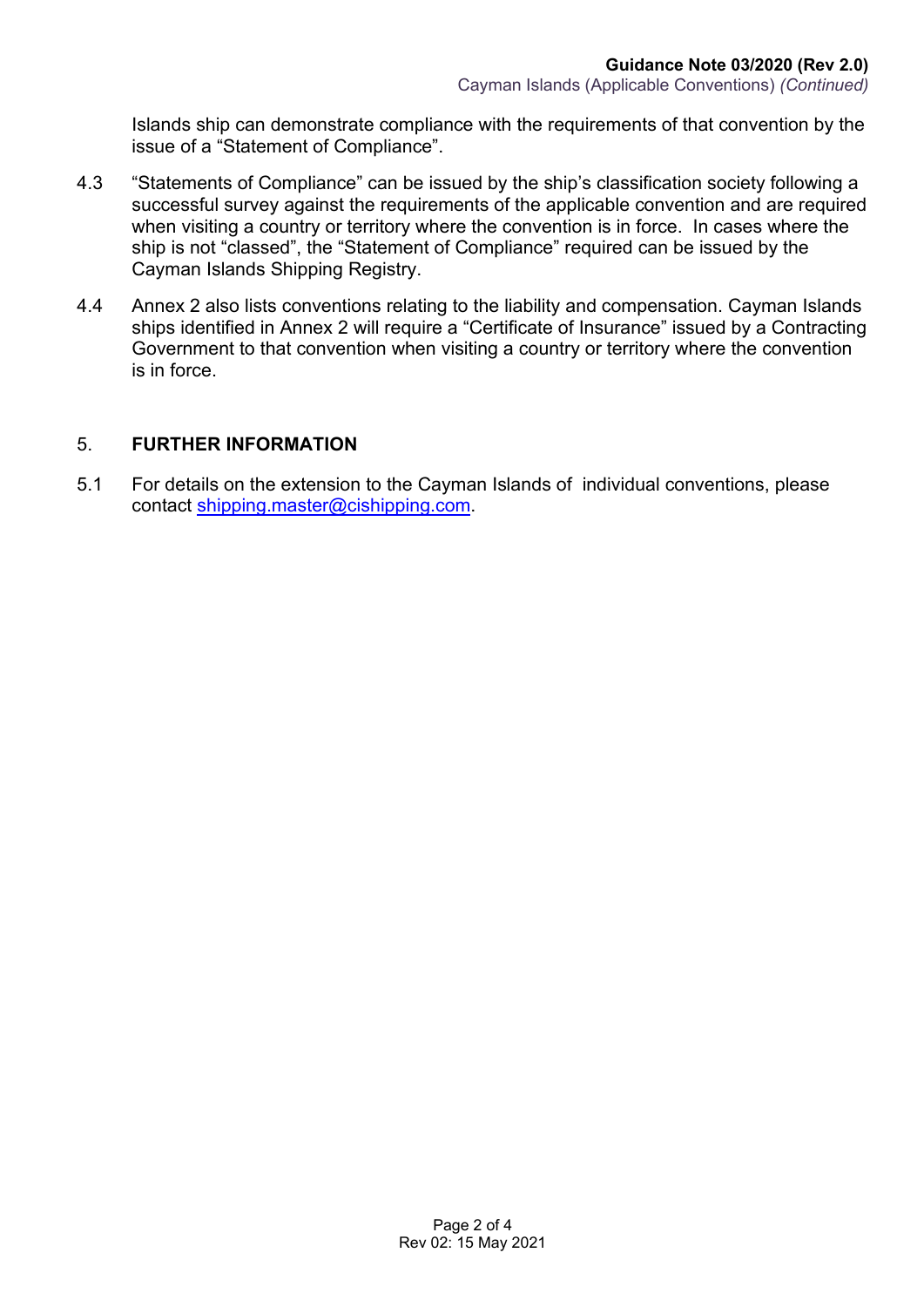#### ANNEX 1

#### **CONVENTIONS EXTENDED TO THE CAYMAN ISLANDS**

| <b>Conventions Extended to the</b><br><b>Cayman Islands</b> | <b>Effective</b><br>from: |
|-------------------------------------------------------------|---------------------------|
| <b>SOLAS 1974</b>                                           | 23-Jun-88                 |
| <b>SOLAS Protocol 1978</b>                                  | 23-Jun-88                 |
| SOLAS Protocol 1988                                         | 30-Jan-04                 |
| <b>COLREG 1972</b>                                          | 15-Jul-77                 |
| MARPOL 1978 Annex I                                         | 23-Jun-88                 |
| MARPOL 1978 Annex II                                        | 23-Jun-88                 |
| MARPOL 1978 Annex III                                       | 01-Jul-92                 |
| MARPOL 1978 Annex V                                         | 31-Dec-88                 |
| MARPOL Protocol 1997 Annex VI                               | 25-May-12                 |
| LL 1966                                                     | 23-Jun-88                 |
| LL Protocol 1988                                            | 30-Jan-04                 |
| Tonnage 1969                                                | 23-Jun-88                 |
| Intervention 1969                                           | 08-Sep-82                 |
| <b>Intervention Protocol 1973</b>                           | 30-Mar-83                 |
| CLC Protocol 1992                                           | 15-May-98                 |
| FUND Protocol 1992                                          | 15-May-98                 |
| <b>PAL 1974</b>                                             | 28-Apr-87                 |
| PAL Protocol 1976                                           | 30-Apr-89                 |
| LLMC Protocol 1996                                          | $31$ -Jan- $11$           |
| <b>STCW 1978</b>                                            | $01$ -Apr-91              |
| SALVAGE 1989                                                | 22-Jul-98                 |
| <b>BUNKERS 2001</b>                                         | $12$ -Jan- $11$           |
| Nairobi WR Convention 2007                                  | 07-Feb-17                 |
| LC 1972                                                     | 17-Nov-75                 |
| LC 1978 Amendments                                          | 21-Mar-80                 |
| LC Protocol 1996                                            | 15-Dec-98                 |
| LC Protocol 1996 Amendment - Art 6                          | 25-Nov-11                 |
|                                                             |                           |

| UNCLOS                           | $\vert$ 25-Jul-97 |
|----------------------------------|-------------------|
| Maritime Labour Convention (ILO) | $\vert$ 07-Aug-14 |

| 25-Jul-97    |
|--------------|
| $07$ -Aug-14 |